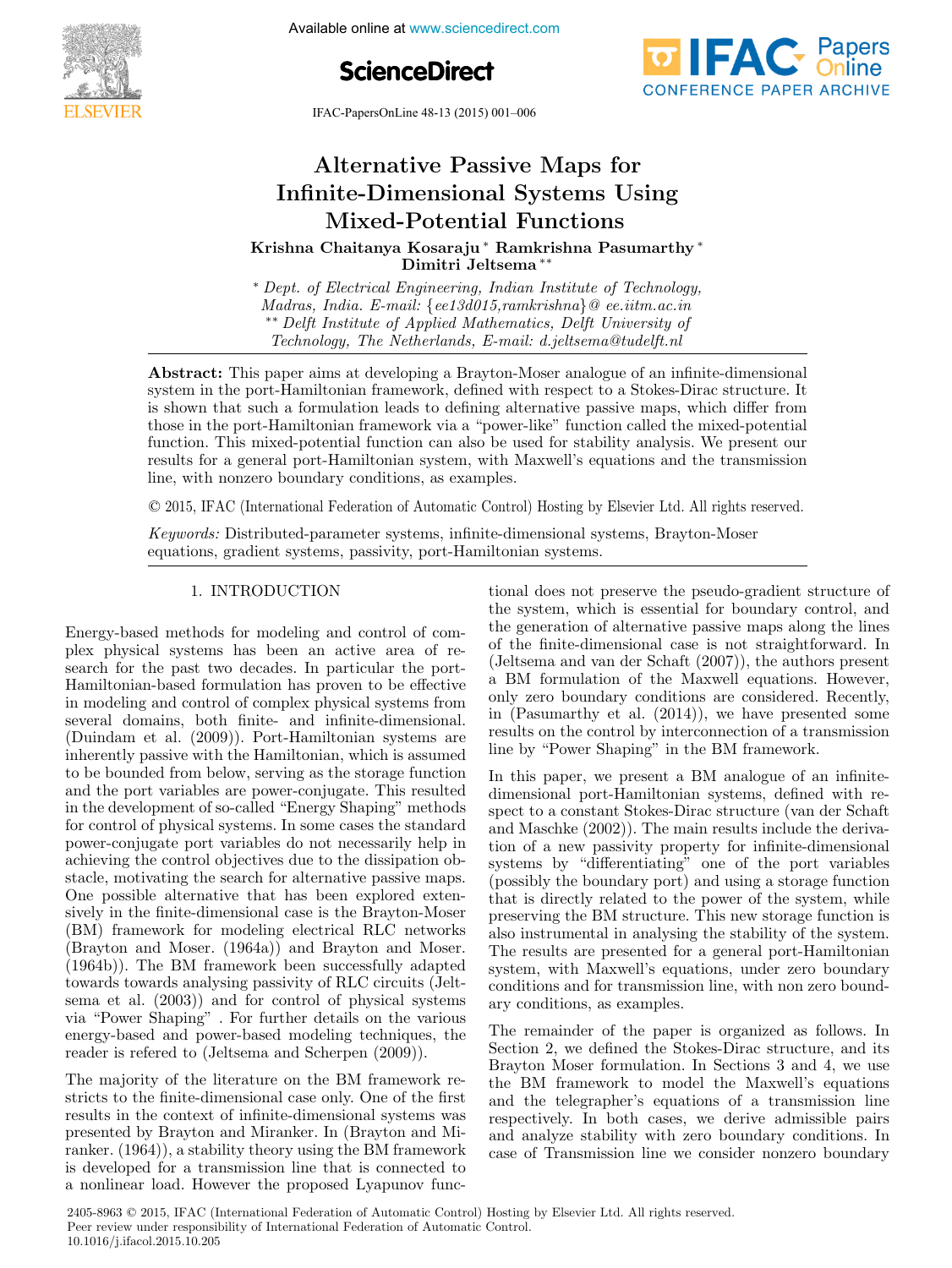conditions and present a family of "admissible pairs" and derive new passivity properties.

### Notations and Math Preliminaries

Let  $Z$  be an  $n$  dimensional Riemannian manifold with a smooth  $(n-1)$  dimensional boundary  $\partial Z$ ,  $\Omega^k(Z)$ ,  $k =$  $0, 1, \ldots, n$  denotes the space of all exterior k-forms on Z. The dual space  $(\Omega^k(Z))^*$  of  $\Omega^k(Z)$  can be identified with  $\Omega^{n-k}(Z)$  with a pairing between  $\alpha \in \Omega^k(Z)$  and  $\beta \in (\Omega^k(Z))^*$  given by  $\langle \beta | \alpha \rangle = \int_Z \beta \wedge \alpha$ . Here  $\wedge$  is the usual wedge product of differential forms, resulting in the  $n$ -form  $\beta \wedge \alpha$ . Similar pairings can be established between the boundary variables.

The operator d denotes the exterior derivative and maps k forms on Z to  $k+1$  forms on Z. The Hodge star operator ∗ (corresponding to Riemannian metric on Z) converts p forms to  $(n-p)$  forms. Given  $\alpha, \beta \in \Omega^k(Z)$  and  $\gamma \in \Omega^l(Z)$ , the wedge product  $\alpha \wedge \gamma \in \Omega^{k+l}(Z)$ . We additionally have the following properties: <sup>1</sup>

$$
\alpha \wedge \gamma = (-1)^{kl} \gamma \wedge \alpha , \quad * \ast \alpha = (-1)^{k(n-k)} \alpha, \quad (1)
$$

$$
\int_{z} \alpha \wedge * \beta = \int_{z} \beta \wedge * \alpha,
$$
\n(2)

$$
d(\alpha \wedge \gamma) = d\alpha \wedge \gamma + (-1)^k \alpha \wedge d\gamma.
$$
 (3)

Given a functional  $H(\alpha_p, \alpha_q)$ , we compute its variation as

$$
\partial H = H(\alpha_p + \partial \alpha_p, \alpha_q + \partial \alpha_q) - H(\alpha_p, \alpha_q)
$$
  
= 
$$
\int_z [\delta_p H \wedge \partial \alpha_p + \delta_q H \wedge \partial \alpha_q],
$$
 (4)

where  $\alpha_p$ ,  $\partial \alpha_p \in \Omega^p(Z)$  and  $\alpha_q$ ,  $\partial \alpha_q \in \Omega^q(Z)$  and  $\delta_p H \in$  $\Omega^{n-p}(Z)$  and  $\delta_p H \in \Omega^{n-q}(Z)$  are variational derivative of  $H(\alpha_p, \alpha_q)$  with respective to  $\alpha_p$  and  $\alpha_q$ . Further, the time derivative of  $H(\alpha_p, \alpha_q)$  is

$$
\frac{dH}{dt} = \int_z \left( \delta_p H \wedge \frac{\partial \alpha_p}{\partial t} + \delta_q H \wedge \frac{\partial \alpha_q}{\partial t} \right).
$$

Let  $G : \Omega^{n-p}(Z) \rightarrow \Omega^{n-p}(Z)$  and  $R : \Omega^{n-q}(Z) \rightarrow$  $\Omega^{n-q}(Z)$ , we call  $G \geq 0$ , if and only if  $\forall \alpha_p \in \Omega^p(Z)$ 

$$
\int_Z \left(\alpha_p \wedge *G\alpha_p\right) \ge 0
$$

G is said to be symmetric if  $\langle \alpha_p | G \alpha_p \rangle = \langle G \alpha_p | \alpha_p \rangle$ .

Lastly, given  $f(z,t): Z \times \mathbb{R} \to \mathbb{R}$ , we denote  $\frac{\partial f}{\partial t}(z,t)$  as  $f_t$ , similarly  $\frac{\partial f}{\partial z}(z,t)$  as  $f_z$ .

## 2. FROM INFINITE-DIMENSIONAL PORT HAMILTONIAN SYSTEMS TO BRAYTON MOSER EQUATIONS

### 2.1 Infinite-Dimensional Port-Hamiltonian Systems

Define the linear space  $\mathcal{F}_{p,q} = \Omega^p(Z) \times \Omega^q(Z) \times \Omega^{n-p}(\partial Z)$ called the space of flows and  $\mathcal{E}_{p,q} = \Omega^{n-p}(Z) \times \Omega^{n-q}(Z) \times$   $\Omega^{n-q}(\partial Z)$ , the space of efforts, with integers p, q satisfying  $p + q = n + 1$ . Then, the linear subspace  $\mathcal{D} \subset \mathcal{F}_{p,q} \times \mathcal{E}_{p,q}$ 

$$
\mathcal{D} = \left\{ (f_p, f_q, f_b, e_p, e_q, e_b) \in \mathcal{F}_{p,q} \times \mathcal{E}_{p,q} \middle| \begin{bmatrix} f_p \\ f_q \end{bmatrix} = \begin{bmatrix} *G & (-1)^r \mathbf{d} \\ \mathbf{d} & *R \end{bmatrix} \begin{bmatrix} e_p \\ e_q \end{bmatrix}, \begin{bmatrix} f_b \\ e_b \end{bmatrix} = \begin{bmatrix} 1 & 0 \\ 0 & -(-1)^{n-q} \end{bmatrix} \begin{bmatrix} e_p | \partial z \\ e_q | \partial z \end{bmatrix} \right\},\right\}
$$

with  $r = pq + 1$ , is a Stokes-Dirac structure with dissipation, (van der Schaft and Maschke (2002)) with respect to the bilinear form

$$
\begin{split} & \left\langle \left\langle \left(f_p^1, f_q^1, f_b^1, e_p^1, e_q^1, e_b^1\right), \left(f_p^2, f_q^2, f_b^2, e_p^2, e_q^2, e_b^2\right)\right\rangle \right\rangle = \\ & \left\langle e_p^2 |f_p^1\rangle + \left\langle e_p^1 |f_p^2\rangle + \left\langle e_q^2 |f_q^1\right\rangle + \left\langle e_q^1 |f_q^2\right\rangle + \left\langle e_b^2 |f_b^1\right\rangle + \left\langle e_b^1 |f_b^2\right\rangle. \end{split}
$$

Consider a distributed-parameter port-Hamiltonian system on  $\Omega^p(Z) \times \Omega^q(Z) \times \Omega^{n-p}(\partial Z)$ , with energy variables  $(\alpha_p, \alpha_q) \in \Omega^p(Z) \times \Omega^q(Z)$  representing two different physical energy domains interacting with each other. The total stored energy is defined as

$$
H:=\int_Z \mathcal{H} \in \mathbb{R},
$$

where  $\mathcal H$  is the Hamiltonian density (energy per volume element). Let  $G \geq 0$  and  $R \geq 0$  represent the dissipative terms in the system. Then, setting  $f_p = -(\alpha_p)_t$  and  $f_q = -(\alpha_q)_t$ , and  $e_p = \delta_p H$  and  $e_q = \delta_q H$ , the system

$$
-\frac{\partial}{\partial t} \begin{bmatrix} \alpha_p \\ \alpha_q \end{bmatrix} = \begin{bmatrix} *G & (-1)^r \mathrm{d} \\ \mathrm{d} & *R \end{bmatrix} \begin{bmatrix} \delta_p H \\ \delta_q H \end{bmatrix},
$$
(5)  

$$
\begin{bmatrix} f_b \\ e_b \end{bmatrix} = \begin{bmatrix} 1 & 0 \\ 0 & (-1)^{n-q} \end{bmatrix} \begin{bmatrix} \delta_p H | \partial z \\ \delta_q H | \partial z \end{bmatrix},
$$

with  $r = pq + 1$ , represents an infinite-dimensional port-Hamiltonian system.

The time-derivative of the Hamiltonian is computed as

$$
\frac{dH}{dt} \le \int_{\partial Z} e_b \wedge f_b.
$$

This means that the increase in energy in the spatial domain is less than or equal to power supplied to the system through its boundary. This implies that the system is passive, with respect to the boundary variables, with storage function  $H$ , which is assumed to be bounded from below.

#### 2.2 The Brayton-Moser Mixed-Potential

In the Brayton-Moser (BM) framework, the dynamics of a (finite-dimensional) RLC network can be written as

$$
A(u)\dot{u} = P_u(u) \tag{6}
$$

where  $u$  is the vector consisting of inductor currents and capacitor voltages,  $P_u$  is the gradient of some scalar function  $P$  called the mixed-potential function, and  $A(u)$ is a non-singular matrix. See (Brayton and Moser. (1964a)) and Brayton and Moser. (1964b)) for more details.

We aim to write  $(5)$  in an equivalent BM form for infinitedimensional systems. Let us (for now) assume that the relation between the energy and co-energy variables is linear and given as

$$
\alpha_p = * \epsilon \, e_p \text{ and } \alpha_q = * \mu \, e_q. \tag{7}
$$

 $1$  For details on the theory of differential forms we refer to (Abraham et al. (1988)))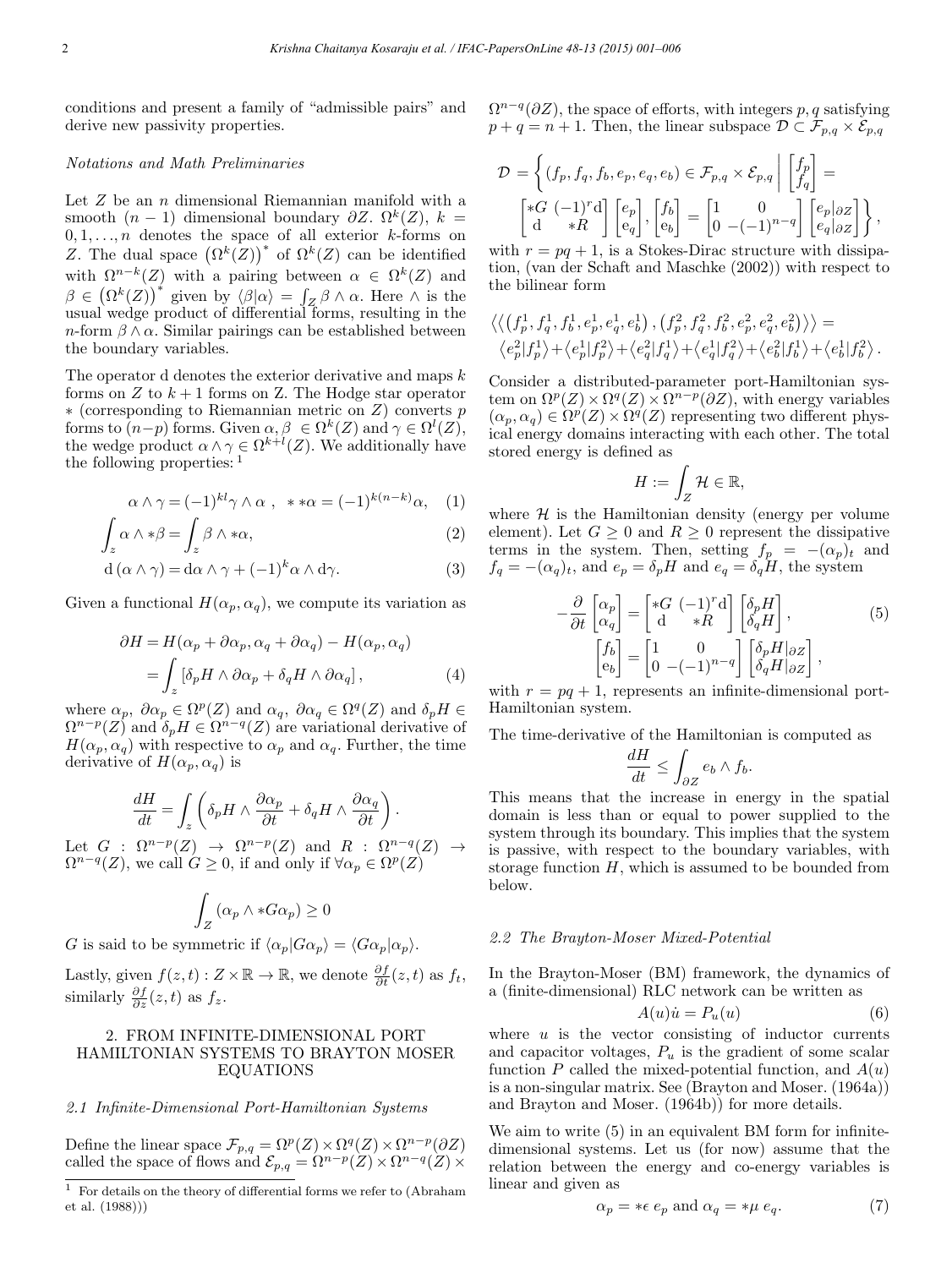where  $\mu, \epsilon \in \mathbb{R}$ . Applying the Hodge star operator to both sides of (5) and arranging terms using (7), we get

$$
-\epsilon \dot{e}_p = * ((-1)^r \mathrm{d}e_q + G * e_p) (-1)^{(n-p) \times p}, -\mu \dot{e}_q = * (\mathrm{d}e_p + R * e_q) (-1)^{(n-q) \times q}.
$$
 (8)

Let us first consider the case of a system that is lossless, i.e., when  $R$  and  $G$  are identically equal to zero in (5).

Define  $P$  to be a functional of the form

$$
P:=\int_Z e_q\wedge de_p.
$$

Its variation is given as

$$
\delta P = P(e_p + \partial e_p, e_q + \partial e_q) - P
$$
  
=  $e_q \wedge d\partial e_p + \partial e_q \wedge d e_p + \cdots$ 

Using the relation  $e_q \wedge d\partial e_p = (-1)^{pq} \partial e_p \wedge d e_q + (-1)^{p+q} \partial e_p$  $(-1)^{n-q}d(e_q \wedge \partial e_p)$ , and the identity (4), we have

 $\delta_{e_q}P=\mathrm{d}e_q(-1)^{(n-q)\times q},~~\delta_{e_p}P=(-1)^{pq}\mathrm{d}e_p(-1)^{(n-p)\times p},$ we can write (8) in the following BM-type of fashion:

$$
\begin{bmatrix} -\mu & 0 \\ 0 & \epsilon \end{bmatrix} \frac{\partial}{\partial t} \begin{bmatrix} e_q \\ e_p \end{bmatrix} = \begin{bmatrix} * \delta_{e_q} P \\ * \delta_{e_p} P \end{bmatrix} . \tag{9}
$$

To incorporate dissipation we proceed as follows. Consider instead a functional P defined as

$$
P(e_p,e_q) = \int_Z e_q \wedge \mathrm{d} e_p + \frac{1}{2} Re_q \wedge * e_q - \frac{1}{2} Ge_p \wedge * e_p(10)
$$

The variation in  $P$  is computed as

$$
P = e_q \wedge d\partial e_p + \partial e_q \wedge de_p + \frac{1}{2} (e_q \wedge R * \partial e_q
$$
  
+  $\partial e_q \wedge * e_q$ ) -  $\frac{1}{2} (e_p \wedge G * \partial e_p + \partial e_p \wedge * e_p)$   
=  $\int_Z \partial e_q \wedge de_p + \partial e_p \wedge (-1)^{pq} de_q + \frac{1}{2} (e_q \wedge R * \partial e_q$   
+  $\partial e_q \wedge * e_q$ ) -  $\frac{1}{2} (e_p \wedge G * \partial e_p + \partial e_p \wedge * e_p)$   
=  $\int_Z \partial e_q \wedge (de_p + R * e_q) + \partial e_p \wedge ((-1)^{pq} de_q - G * e_p)$ 

where we have used the relation  $e_q \wedge d\partial e_p = (-1)^{pq} \partial e_p \wedge$  $de_q + (-1)^{n-q}d(e_q \wedge \partial e_p)$ , together with properties of the wedge form and the Hodge star operator defined in (2) and (3). Lastly, by making use of (4) we can write

$$
\begin{bmatrix} \delta_{e_q} P \\ \delta_{e_p} P \end{bmatrix} = \begin{bmatrix} (de_p + R * e_q)(-1)^{(n-q)\times q} \\ ((-1)^{pq}de_q - G * e_p)(-1)^{(n-p)\times p} \end{bmatrix}, (11)
$$

whereas the form of the BM equations remain as in (9).

The system of equations (9) can be written in a concise way, similar to (6) as

$$
Au_t = \delta_u P. \tag{12}
$$

where  $u = [e_p, e_q]$ <sup> $\perp$ </sup> and  $A = \text{diag}(-\mu, \epsilon)$ .

## 2.3 Boundary dynamics

The systems (12) can be interconnected to other systems via the boundary of the infinite-dimensional system, which can either be finite or infinite-dimensional in nature. To include dynamics we need to append the dynamics (12) to incorporate the boundary dynamics, i.e.,

$$
\begin{bmatrix} A & 0 \\ 0 & A_b \end{bmatrix} \begin{bmatrix} u_t \\ u_t^b \end{bmatrix} = \begin{bmatrix} \delta_u P_d \\ \delta_{u^b} P_d^b \end{bmatrix},
$$
\n(13)

where  $u^b$  represents the states of the systems that are interconnected at the boundary and with a new mixedpotential function

$$
P_d(e_p, e_q) = \int_Z P(e_p, e_q) + \int_{\partial Z} P^b(e_p, e_q),
$$

with  $P<sup>b</sup>$  representing the mixed-potential function associated with the boundary dynamics.

The variation in  $P_d$  is given by

$$
\delta P_d = \int_Z \delta_{e_q} P \wedge \partial e_q + \delta_{e_p} P \wedge \partial e_p + \int_{\partial Z} (\delta_{e_q} P^b \wedge \partial e_p + (\delta_{e_p} P^b + (-1)^{(n-p)\times p} e_q) \wedge \partial e_p)
$$

Now, with  $U = [u, u^b]^\top$  and

$$
\delta_U P_d = \begin{bmatrix} \delta_{e_q} P \\ \delta_{e_p} P \\ \delta_{e_q} P^b|_{\partial Z} \\ \left( \delta_{e_p} P^b + (-1)^{(n-p)\times p} e_q \right) |_{\partial Z} \end{bmatrix}, \quad (14)
$$

the BM equations incorporating boundary dynamics can be written as

$$
\mathcal{A}U_t = \delta_U P_d,
$$

where  $\mathcal{A} = \text{diag}(A, A_b)$ .

Once we have written down the dynamics in the BM framework, we can impose the question: does the mixedpotential function serve as a storage function (or a Lyaunov function) to infer (new) passivity (or equivalently, stability) properties of the system? In the remainder of the paper, we aim to answer this question with the aid of two examples.

### 3. EXAMPLE: MAXWELL'S EQUATIONS

Consider an electromagnetic medium with spatial domain  $Z \subset \mathbb{R}^3$  with a smooth two-dimensional boundary  $\partial Z$ . The energy variables are the electric field induction  $\mathcal{D} =$  $\frac{1}{2}\mathcal{D}_{ij}z_i\wedge z_j$  and the magnetic field induction  $\mathcal{B}=\frac{1}{2}\mathcal{B}_{ij}z_i\wedge z_j$ on  $Z$ . The associated co-energy variables are electric field intensity  $\mathcal E$  and magnetic field intensity  $\mathcal H$ . These 1-forms are related to the energy variables (2-forms) through the constitutive relationships of the medium as

$$
*\mathcal{D} = \epsilon \mathcal{E}, \ * \mathcal{B} = \mu \mathcal{H}, \tag{15}
$$

where  $\epsilon(z, t)$  and  $\mu(z, t)$  denote the electric permittivity and the magnetic permeability, respectively. The Hamiltonian  $H$  can be written as

$$
H(\mathcal{D}, \mathcal{B}) = \int_{Z} \frac{1}{2} \left( \mathcal{E} \wedge \mathcal{D} + \mathcal{H} \wedge \mathcal{B} \right).
$$
 (16)

Therefore,  $\delta_{\mathcal{D}}H = \mathcal{E}$  and  $\delta_{\mathcal{B}}H = \mathcal{H}$ . Taking into account dissipation in the system, the dynamics can be written in the port-Hamiltonian form as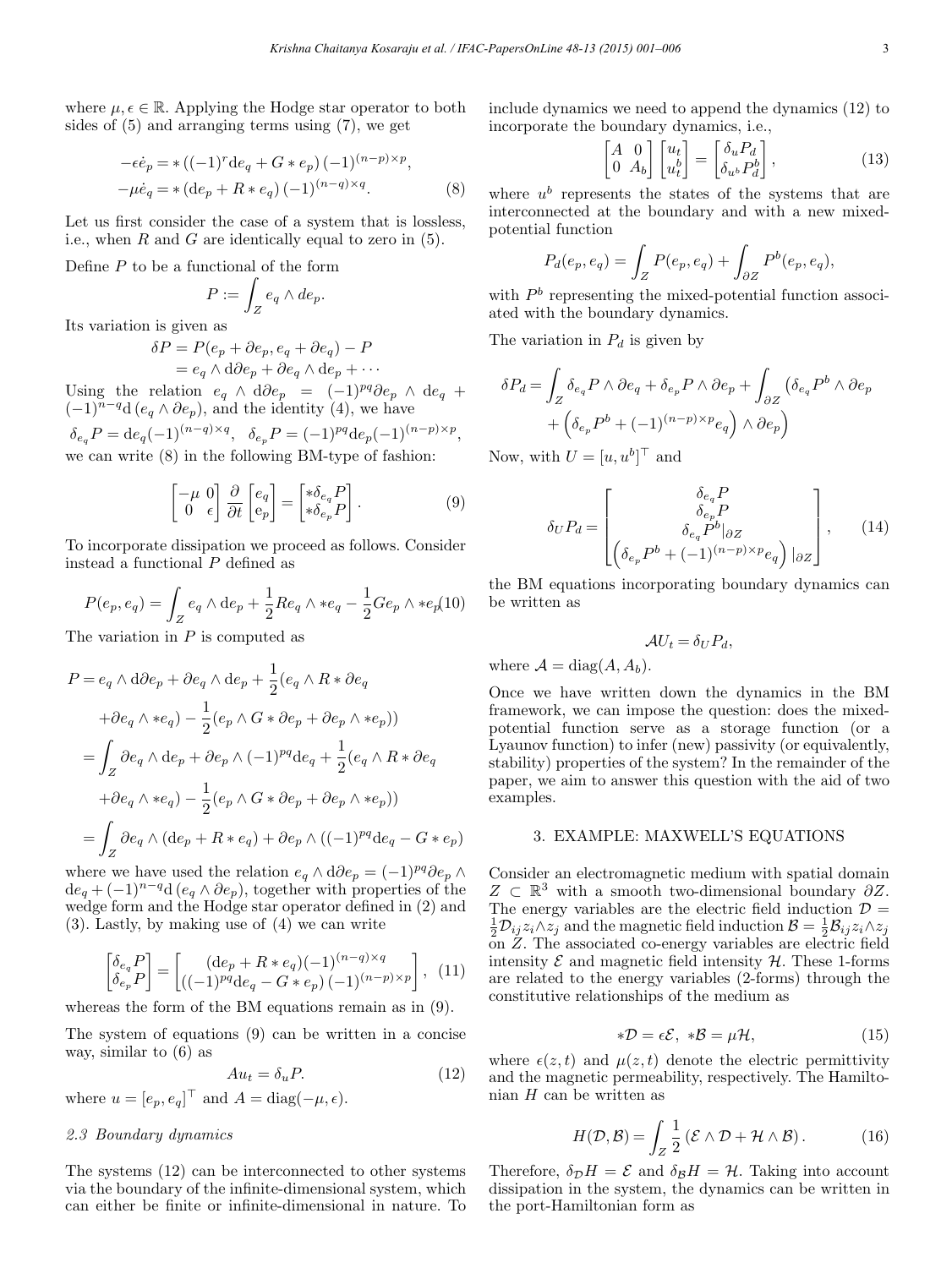$$
-\frac{\partial}{\partial t} \begin{bmatrix} \mathcal{D} \\ \mathcal{B} \end{bmatrix} = \begin{bmatrix} 0 & -\mathbf{d} \\ \mathbf{d} & 0 \end{bmatrix} \begin{bmatrix} \delta_{\mathcal{D}} H \\ \delta_{\mathcal{B}} H \end{bmatrix} + \begin{bmatrix} J_d \\ 0 \end{bmatrix} = \begin{bmatrix} *\sigma & -\mathbf{d} \\ \mathbf{d} & 0 \end{bmatrix} \begin{bmatrix} \delta_{\mathcal{D}} H \\ \delta_{\mathcal{B}} H \end{bmatrix} (17)
$$

where  $*J_d = \sigma \mathcal{E}, J_d$  denotes the current density and  $\sigma(z, t)$ is the specific conductivity of the material. In addition, we define the boundary variables as  $f_b = \delta_D H|_{\partial Z}$  and  $e_b = \delta_B H|_{\partial Z}$ . Hence, we obtain

$$
\frac{d}{dt}H \le \int_{\partial Z} \mathcal{H} \wedge \mathcal{E}.
$$

For  $n = 3$ ,  $p = q = 2$ , and  $\alpha_p = \mathcal{D}$ ,  $\alpha_q = \mathcal{B}$  with H given in (16), Maxwell's equations given in (17) forms a Stokes-Dirac structure.

### 3.1 The Brayton-Moser form of Maxwell's equations

In order to write the Maxwell's equations in BM form, we proceed in terms of the co-energy variables, i.e.,  $\mathcal{H}$  and  $\mathcal{E}$ . Define the corresponding mixed-potential functional as

$$
P = \int_{Z} \mathcal{H} \wedge d\mathcal{E} - \frac{1}{2} \sigma \mathcal{E} \wedge * \mathcal{E}, \qquad (18)
$$

which yields the following form of Maxwell's equations in terms of the mixed potental

$$
\begin{bmatrix} -\mu I_3 & 0 \\ 0 & \epsilon I_3 \end{bmatrix} \begin{bmatrix} \mathcal{H}_t \\ \mathcal{E}_t \end{bmatrix} = \begin{bmatrix} *d\mathcal{E} \\ -\sigma \mathcal{E} + *d\mathcal{H} \end{bmatrix} = \begin{bmatrix} * \delta_{\mathcal{H}} P \\ * \delta_{\mathcal{E}} P \end{bmatrix}.
$$
 (19)

A simple boundary condition,  $(\mathcal{H} + * \sigma_d \mathcal{E})|_{\partial Z} = J^s$ , can be incorporated with a mixed-potential function

$$
P^b = \frac{1}{2} \int_{\partial Z} \mathcal{E} \wedge \sigma_d * \mathcal{E},
$$

where  $\sigma_d$  is specific conductance at boundary. The dynamics (19), together with the boundary condition can be written as

$$
\mathcal{A}U_t = \delta_U P_d + B J^s,
$$
  
with  $U = [u, u^b]^\top$ ,  $P_d = P + P^b$ ,  $\mathcal{A} = \text{diag}(A, A^b)$ ,  
 $A = \text{diag}(-\mu I_3, \epsilon I_3)$ ,  $A^b = 0$ , and  $B = [0, 0, 0, -J^s]^\top$ .

### 3.2 Admissible pairs and stability

To infer stability properties of the system (19), let us begin with the case of zero energy flow through the boundary of the system. The mixed-potential function (18) obtained using (10) is not positive definite. Hence, we cannot use it as Lyapunov or storage functional. Moreover, the rate of change of this function is computed as

$$
\dot{P} = \int_Z \left( -\mu \dot{\mathcal{H}} \wedge * \dot{\mathcal{H}} + \epsilon \dot{\mathcal{E}} \wedge * \dot{\mathcal{E}} \right),
$$

which clearly is not sign-definite. We thus need to look for other *admissible pairs*  $(\tilde{A}, \tilde{P})$  like in the case of finitedimensional systems (Jeltsema et al. (2003)) that can be used prove stability of the system while preserving the dynamics of (19), or  $\tilde{A}u_t = * \delta_u \tilde{P}$  for the more general case, of course with zero boundary energy flow. Moreover, the admissible pair should be such that the symmetric part of  $A$  is negative semi-definite. This can be achieved in the following way (Brayton and Miranker. (1964)), (Jeltsema and van der Schaft (2007)). Let

$$
\tilde{P} = \lambda P + \frac{1}{2} \int_{Z} (\delta_{\mathcal{H}} P \wedge M_1 * \delta_{\mathcal{H}} P + \delta_{\mathcal{E}} P \wedge M_2 * \delta_{\mathcal{E}} P),
$$
  
with  $\lambda$  on arbitrary constant and summation requires  $M$ .

with  $\lambda$  an arbitrary constant and symmetric mappings  $M_1$ and  $M_2$  from  $\Omega^2(\mathbb{R}^3) \to \Omega^2(\mathbb{R}^3)$ . Here the aim is to find  $\lambda$ ,  $M_1$  and  $M_2$  such that

$$
\dot{\tilde{P}} = u_t^{\top} \tilde{\mathcal{A}} u_t \le -K ||u_t||^2 \le 0,
$$
\n(20)

where  $K > 0$  is a constant determined by  $\tilde{A}$ . If we can find such a pair  $(\tilde{\mathcal{P}}, \tilde{\mathcal{A}})$ , which satisfies the above condition, then we can conclude stability of the system.

A constructive process to obtain such pairs is as follows. The variation in  $\tilde{P}$  is computed as

$$
\begin{bmatrix} \delta_{\mathcal{H}} \tilde{P} \\ \delta_{\mathcal{E}} \tilde{P} \end{bmatrix} = \begin{bmatrix} \lambda I & M_2 \mathrm{d} * \\ M_1 \mathrm{d} * (\lambda I - \sigma M_2) \end{bmatrix} \begin{bmatrix} \delta_{\mathcal{H}} P \\ \delta_{\mathcal{E}} P \end{bmatrix}.
$$

Applying the Hodge star operator on both sides and using (19), we get

$$
\ast \begin{bmatrix} \delta_{\mathcal{H}} \tilde{P} \\ \delta_{\mathcal{E}} \tilde{P} \end{bmatrix} = \begin{bmatrix} -\mu \lambda I & \epsilon M_2 * d \\ -\mu M_1 * d & \epsilon ( \lambda I - \sigma M_2 ) \end{bmatrix} \begin{bmatrix} \mathcal{H}_t \\ \mathcal{E}_t \end{bmatrix}.
$$

Considering

$$
\tilde{A} = \begin{bmatrix} -\mu \lambda I & \epsilon M_2 * d \\ -\mu M_1 * d & \epsilon \left(\lambda I - \sigma M_2 \right) \end{bmatrix}
$$

we have the following alternative BM representation

$$
\tilde{A}u_t = * \delta_u \tilde{P}.
$$
\n(21)

Furthermore, if  $\lambda$ ,  $M_1$ , and  $M_2$  are selected such that  $\epsilon M_2 = \mu M_1$  and  $0 \leq \lambda \leq \sigma \|M_2\|_s$ , where  $\|\cdot\|_s$  denotes the spectral norm, then the symmetric part of  $\tilde{A}$  = diag( $-\mu\lambda I, -\epsilon (\sigma M_2 - \lambda I)$ ) is negative definite. Noting that  $P$  can be simplified to

$$
P = \int_{z} \mathcal{H} \wedge d\mathcal{E} - \frac{1}{2} \sigma \mathcal{E} \wedge * \mathcal{E}
$$
  
= 
$$
\int_{z} -\frac{1}{2\sigma} \left[ \delta \varepsilon P \wedge * \delta \varepsilon P \right] + \frac{1}{2\sigma} d\mathcal{H} \wedge * d\mathcal{H}
$$

this leads to

$$
\tilde{P} = \int_{z} \delta_{\mathcal{E}} P \wedge \frac{\sigma M_{2} - \lambda I}{2\sigma} * \delta_{\mathcal{E}} P \n+ \frac{1}{2\sigma} d\mathcal{H} \wedge * d\mathcal{H} + \frac{1}{2} (\delta_{\mathcal{H}} P \wedge M_{1} * \delta_{\mathcal{H}} P) \ge 0.
$$

The time-derivative of  $\tilde{P}$  is

$$
\dot{\tilde{P}} = -\int_{Z} (\mu \lambda \mathcal{H}_t \wedge * \mathcal{H}_t + \mathcal{E}_t \wedge * (\lambda I - \sigma M_2) \mathcal{E}_t) \leq 0,
$$

thus implying stability.

Remark 1. To eliminate inequalities like

$$
\sigma^{-1}\sqrt{\epsilon\mu^{-1}}\|*\mathrm{d}\|<1
$$

as given in (Jeltsema and van der Schaft (2007)), we choose  $M_1 > 0$  and  $M_2 > 0$  such that  $\epsilon M_2 = \mu M_1$ .

### 4. BRAYTON-MOSER FORM AND ADMISSIBLE PAIRS FOR THE TRANSMISSION LINE

In this Section, we first derive the BM equivalent of the dynamics of a transmission line modeled by the telegrapher's equations. Similar to the case of Maxwell's equations we find the admissible pairs under zero boundary energy flow conditions and infer stability of the system.

The spatial domain of the transmission line is set to  $Z =$ [0, 1] ⊂ ℝ, with boundary  $\partial Z = \{0, 1\}$ . The charge density  $q(z, t) \in \Omega^1(Z)$  and the flux density  $\phi(z, t) \in \Omega^1(Z)$ constitute the energy variables, whereas the associated co-energy variables are the voltage  $v(z, t) \in \Omega^0(Z)$  and the current  $i(z, t) \in \Omega^0(Z)$ , respectively. For simplicity,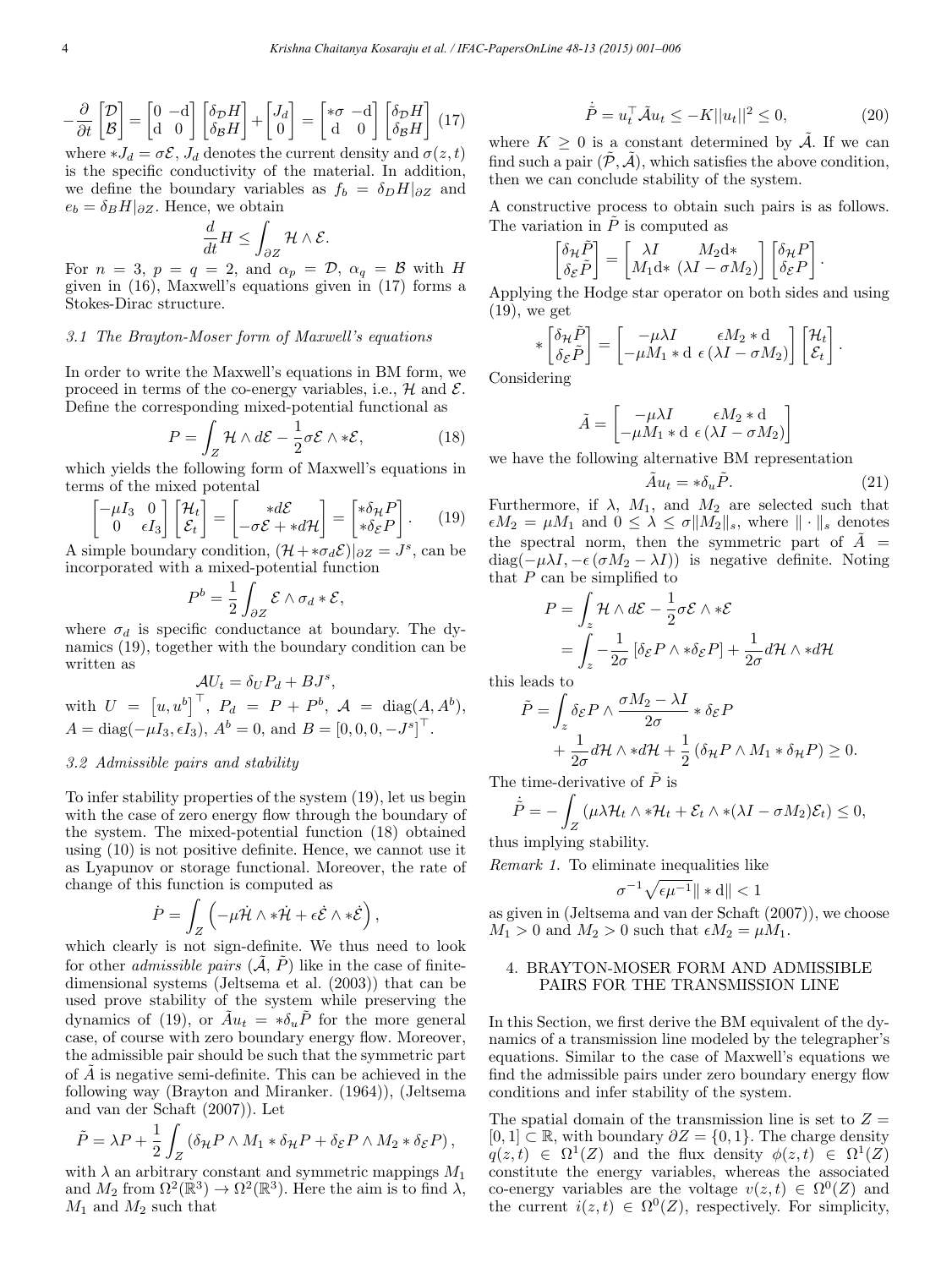the relation between the energy and co-energy variables is assumed to be linear, and is given by

$$
*q = Cv, * \phi = Li,
$$
\n<sup>(22)</sup>

where  $C$ , and  $L$  are the spatial capacitance and inductance per unit length, respectively, which are assumed to be independent of  $z$ . The Hamiltonian  $H$ , which is the total energy of the system, is given by

$$
H = \frac{1}{2} \int_{Z} \left( v \wedge q + i \wedge \phi \right). \tag{23}
$$

Taking the dissipation terms into account, the telegrapher's equations written in port-Hamiltonian form as van der Schaft and Maschke (2002)

$$
-\frac{\partial}{\partial t}\begin{bmatrix} q \\ \phi \end{bmatrix} = \begin{bmatrix} *G & \mathbf{d} \\ \mathbf{d} & *R \end{bmatrix} \begin{bmatrix} \delta_q H \\ \delta_\phi H \end{bmatrix},\tag{24}
$$

where  $\delta_q H = v$  and  $\delta_\phi H = i$ , and R and G denote the distributed resistance and conductance per unit length, respectively. Furthermore, we define the boundary variables as  $f_b = \delta_q H|_{\partial Z}$  and  $e_b = \delta_{\phi} H|_{\partial Z}$ . The rate of change of the Hamiltonian is given by

$$
\frac{d}{dt}H = i(0, t)v(0, t) - i(1, t)v(1, t).
$$

### 4.1 The Brayton-Moser form

The dynamics of the transmission line (23) can be written in an equivalent BM form as follows. Define the mixedpotential functional as

$$
P = \int_{Z} \left( -v \wedge \mathrm{d}i + \frac{1}{2} Ri \wedge *i - \frac{1}{2} Gv \wedge *v \right). \tag{25}
$$

Then, using the voltage and current as the state variables, we can rewrite the dynamics as follows

$$
\begin{bmatrix} -L & 0 \\ 0 & C \end{bmatrix} \begin{bmatrix} i_t \\ v_t \end{bmatrix} = \begin{bmatrix} * \delta_i P \\ * \delta_v P \end{bmatrix} = \begin{bmatrix} Ri + *dv \\ -Gv - *di \end{bmatrix}.
$$
 (26)

#### 4.2 Admissible pairs and stability

Similar to the case of the Maxwell's equations, we cannot use  $P$  and  $A$  directly to infer stability. We therefore we need to generate new admissible pairs  $\tilde{P}$  and  $\tilde{A}$  satisfying (20) and (21) such that  $\tilde{P} > 0$  and  $\tilde{A} + \tilde{A}^{\top} < 0$ , resulting in stability. As in the case of Maxwell's equations, we propose a  $\tilde{P}$  of the form

$$
\tilde{P} = \lambda P + \frac{1}{2} \int_{Z} \delta_{u} P \wedge M * \delta_{u} P, \qquad (27)
$$

where  $u = [i, v]$ <sup> $\perp$ </sup>. Selecting

$$
M = \begin{bmatrix} \dfrac{\alpha}{R} & m_2 \\ m_2 & \dfrac{\beta}{G} \end{bmatrix},
$$

where  $\alpha, \beta, m_2$  are positive constants satisfying  $\alpha \frac{L}{R} = \beta \frac{C}{G}$  and  $\lambda$  is a unit-less constant. Such a choice will be clear in the following discussions, which will eventually lead to a stability criterion. Furthermore, it is easy to check that  $P$ has units of power. To simplify the calculations, we define new positive constants  $\theta$ ,  $\gamma$ , and  $\zeta$  as follows:

$$
\theta := \alpha \frac{L}{R} = \beta \frac{C}{G}, \ m_2 := \frac{2\gamma}{CR + LG},
$$
  

$$
\zeta := \frac{2\gamma}{\sqrt{LC}(\alpha + \beta)} \implies m_2 = \frac{\zeta \theta}{\sqrt{LC}}.
$$
 (28)

To show that  $\tilde{P} \geq 0$  we start with simplifying the right hand side of (27) in the following way. Define

$$
\Delta_1 := \left(\zeta \sqrt{\frac{L}{2}} (Gv + i_z) - \sqrt{\frac{C}{2}} (Ri + v_z)\right),
$$
  

$$
\Delta_2 := \left(\zeta \sqrt{\frac{C}{2}} (Ri + v_z) - \sqrt{\frac{L}{2}} (Gv + i_z)\right).
$$
 (29)

Using  $(28)$ – $(29)$ , and after some calculations, we have that  $\hat{P}$  as defined in (27) takes the form

$$
\tilde{P} = \frac{\alpha(1 - \zeta^2) + \lambda}{2R} (Ri + v_z)^2 + \Delta_z^2 - \frac{\lambda}{2R} v_z^2 - \frac{\lambda}{2} G u_{30}^2)
$$
  
= 
$$
\frac{\beta(1 - \zeta^2) - \lambda}{2G} (Gv + i_z)^2 + \Delta_1^2 + \frac{\lambda}{2G} i_z^2 + \frac{\lambda}{2} Ri_{31}^2
$$

which implies that  $\tilde{P} \geq 0$  as long as the following conditions are satisfied

$$
-\alpha(1-\zeta^2) \le \lambda \le \beta(1-\zeta^2), \quad 0 \le \zeta \le 1 \tag{32}
$$

Further the variational derivative of  $P$  with respective to u is calculated as

$$
\delta_u \tilde{P} = \begin{bmatrix} -L(\lambda + \alpha - m_2 \frac{\partial}{\partial z}) & -C(Rm_2 + \frac{\beta}{G} \frac{\partial}{\partial z}) \\ -L(Gm_2 + \frac{\alpha}{R} \frac{\partial}{\partial z}) & C(\lambda - \beta + m_2 \frac{\partial}{\partial z}) \end{bmatrix} \begin{bmatrix} i_t \\ v_t \end{bmatrix}.
$$

Therefore

$$
\tilde{A} = \begin{bmatrix} -L(\lambda + \alpha - m_2 \frac{\partial}{\partial z}) & -C(Rm_2 + \frac{\beta}{G} \frac{\partial}{\partial z}) \\ -L(Gm_2 + \frac{\alpha}{R} \frac{\partial}{\partial z}) & C(\lambda - \beta + m_2 \frac{\partial}{\partial z}) \end{bmatrix}
$$
(33)

satisfy the gradient form (21).

Noting that conjugate of  $\frac{\partial}{\partial z}$  is  $-\frac{\partial}{\partial z}$  and using  $\alpha \frac{L}{R} = \beta \frac{C}{G}$ from  $(28)$ , the symmetric part of  $A(33)$  is simplified to be

$$
\frac{\tilde{A} + \tilde{A}^*}{2} = \begin{bmatrix} -L(\lambda + \alpha) & -\gamma \\ -\gamma & C(\lambda - \beta) \end{bmatrix}
$$

The symmetric part of  $\tilde{A}$  is negative semi definite as long as the following conditions are satisfied,

$$
-\alpha \le \lambda \le \beta, \text{and } (\lambda + \alpha)(\lambda - \beta) + \frac{(\alpha + \beta)^2}{4} \zeta^2 \le 0.34
$$

Hence, we have the following proposition (the proof can be found in (Pasumarthy and Kosaraju (2015))).

*Proposition 2.* If there exist non zero  $\alpha, \beta, \lambda$  and  $\zeta$  satisfying (28), (32), and (34) then  $\tilde{P}$  defined in (27) and  $\tilde{A}$  defined in (33) with M are admissible pairs for the transmission line. Additionally if the symmetric part of A is negative semi definite, i.e., if  $(34)$  holds true, then the system of equations (26) is stable.

### 4.3 Transmission line with nonzero boundary conditions

Consider a transmission line whose boundary is interconnected to certain circuit elements as shown in Figure (1). At  $z = 0$  is a resistor  $R_0$  in series with inductor  $L_0$  connected to a voltage source  $E_0$ . At  $z = 1$  the transmission line is terminated with a resistor  $R_1$ .